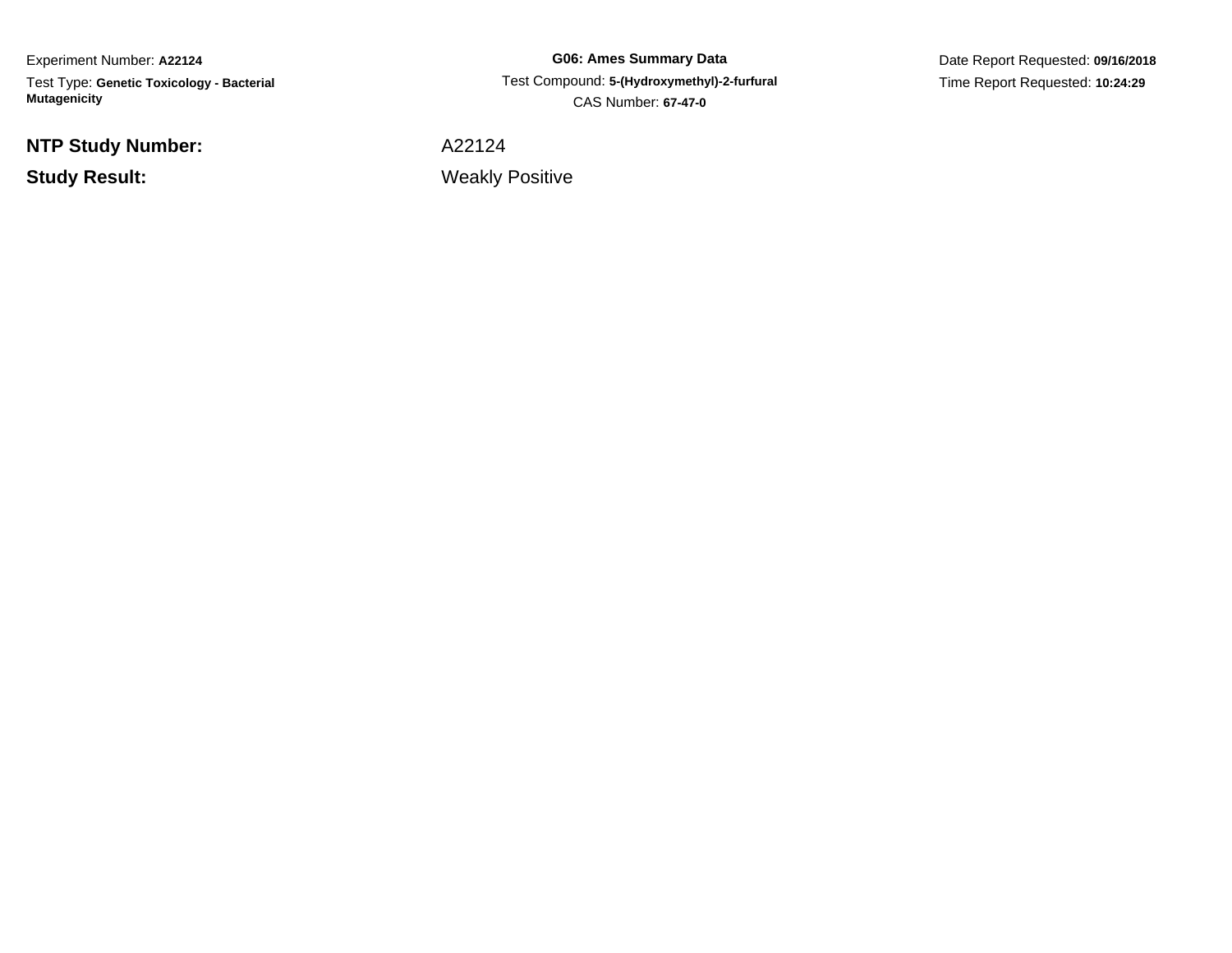| Experiment Number: A22124                                        |                        |                        | <b>G06: Ames Summary Data</b>                                             |                        | Date Report Requested: 09/16/2018 |
|------------------------------------------------------------------|------------------------|------------------------|---------------------------------------------------------------------------|------------------------|-----------------------------------|
| Test Type: Genetic Toxicology - Bacterial<br><b>Mutagenicity</b> |                        |                        | Test Compound: 5-(Hydroxymethyl)-2-furfural<br><b>CAS Number: 67-47-0</b> |                        | Time Report Requested: 10:24:29   |
|                                                                  |                        |                        | Strain: TA100                                                             |                        |                                   |
| Dose (ug/Plate)                                                  | <b>Without S9</b>      | <b>Without S9</b>      | <b>Without S9</b>                                                         | <b>With 10% Rat S9</b> | <b>With 30% Rat S9</b>            |
| Vehicle Control <sup>1</sup>                                     | $167 \pm 21.6$         | $193 \pm 1.5$          | $114 \pm 1.5$                                                             | $97 \pm 4.5$           | $158 \pm 19.6$                    |
| 100.0                                                            | $179 \pm 5.2$          | $206 \pm 14.7$         | $112 \pm 7.9$                                                             | $102 \pm 5.7$          | $158 \pm 3.5$                     |
| 333.0                                                            | $172 \pm 11.2$         | $225 \pm 4.9$          | $117 \pm 9.0$                                                             | $101 \pm 2.2$          | $151 \pm 4.3$                     |
| 1000.0                                                           | $175 \pm 5.7$          | $215 \pm 5.0$          | $108 \pm 4.7$                                                             | $99 \pm 3.8$           | $162 \pm 5.8$                     |
| 3333.0                                                           | $237 \pm 3.3$          | $236 \pm 13.5$         | $130 \pm 2.0$                                                             | $95 \pm 5.0$           | $164 \pm 15.5$                    |
| 10000.0                                                          | $318 \pm 12.6$         | $265 \pm 10.6$         | $172 \pm 0.6$                                                             | $114 \pm 2.6$          | $160 \pm 9.3$                     |
| <b>Trial Summary</b>                                             | <b>Weakly Positive</b> | <b>Weakly Positive</b> | <b>Weakly Positive</b>                                                    | Negative               | Negative                          |
| Positive Control <sup>2</sup>                                    |                        |                        |                                                                           |                        |                                   |
| Positive Control <sup>3</sup>                                    | $509 \pm 10.2$         | $644 \pm 38.6$         | $409 \pm 8.8$                                                             |                        |                                   |
| Positive Control <sup>4</sup>                                    |                        |                        |                                                                           | $309 \pm 28.3$         |                                   |
| Positive Control <sup>5</sup>                                    |                        |                        |                                                                           |                        |                                   |
| Positive Control <sup>6</sup>                                    |                        |                        |                                                                           |                        | $482 \pm 21.2$                    |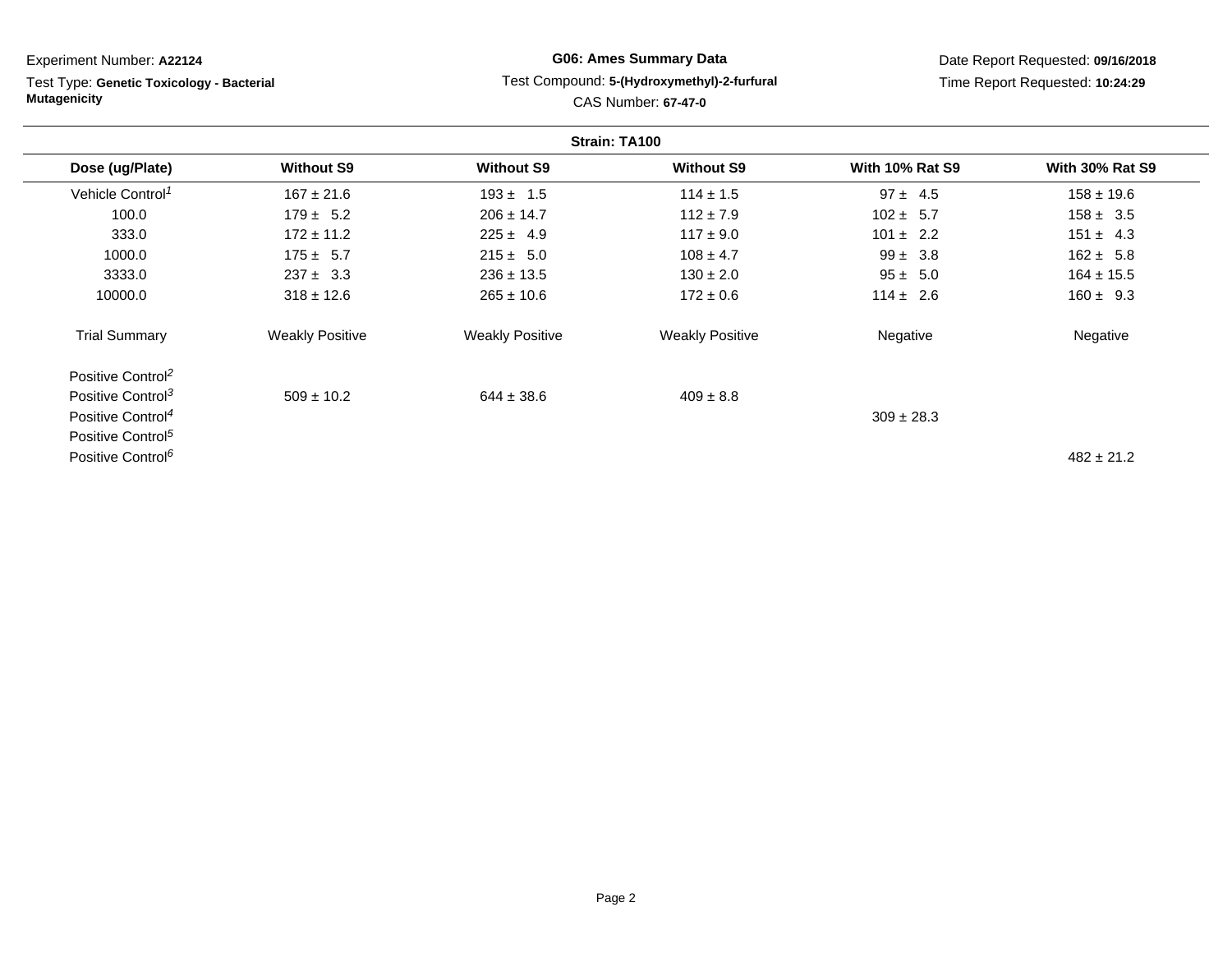Test Type: **Genetic Toxicology - Bacterial Mutagenicity**

# **G06: Ames Summary Data** Test Compound: **5-(Hydroxymethyl)-2-furfural**CAS Number: **67-47-0**

|                               |                     | Strain: TA100       |
|-------------------------------|---------------------|---------------------|
| Dose (ug/Plate)               | With 10% Hamster S9 | With 30% Hamster S9 |
| Vehicle Control <sup>1</sup>  | $87 \pm 6.4$        | $152 \pm 10.8$      |
| 100.0                         | $92 \pm 6.9$        | $169 \pm 8.5$       |
| 333.0                         | $91 \pm 1.2$        | $157 \pm 12.2$      |
| 1000.0                        | $92 \pm 6.0$        | $159 \pm 7.3$       |
| 3333.0                        | $95 \pm 4.7$        | $169 \pm 8.5$       |
| 10000.0                       | $95 \pm 7.4$        | $148 \pm 5.2$       |
| <b>Trial Summary</b>          | Negative            | Negative            |
| Positive Control <sup>2</sup> | $222 \pm 22.4$      |                     |
| Positive Control <sup>3</sup> |                     |                     |
| Positive Control <sup>4</sup> |                     |                     |
| Positive Control <sup>5</sup> |                     | $703 \pm 18.6$      |
| Positive Control <sup>6</sup> |                     |                     |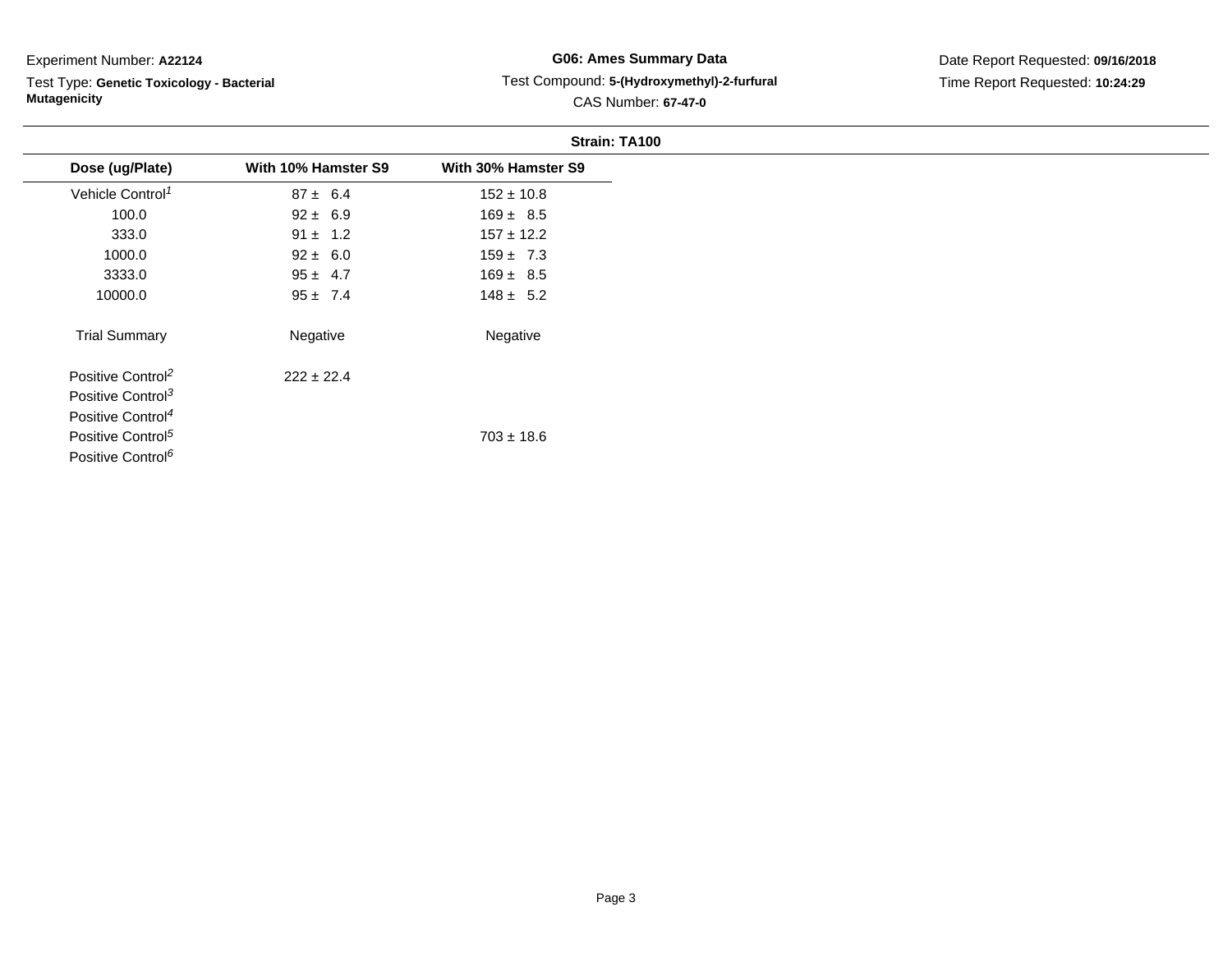Test Type: **Genetic Toxicology - Bacterial Mutagenicity**

## **G06: Ames Summary Data** Test Compound: **5-(Hydroxymethyl)-2-furfural**CAS Number: **67-47-0**

Date Report Requested: **09/16/2018**Time Report Requested: **10:24:29**

#### **Strain: TA1535**

| Dose (ug/Plate)               | <b>Without S9</b> |  |
|-------------------------------|-------------------|--|
| Vehicle Control <sup>1</sup>  | $11 \pm 1.2$      |  |
| 100.0                         | $9 \pm 0.6$       |  |
| 333.0                         | $11 \pm 1.8$      |  |
| 1000.0                        | $11 \pm 2.0$      |  |
| 3333.0                        | $10 \pm 2.0$      |  |
| 10000.0                       | $5 \pm 0.6$       |  |
| <b>Trial Summary</b>          | Negative          |  |
| Positive Control <sup>3</sup> | $142 \pm 22.6$    |  |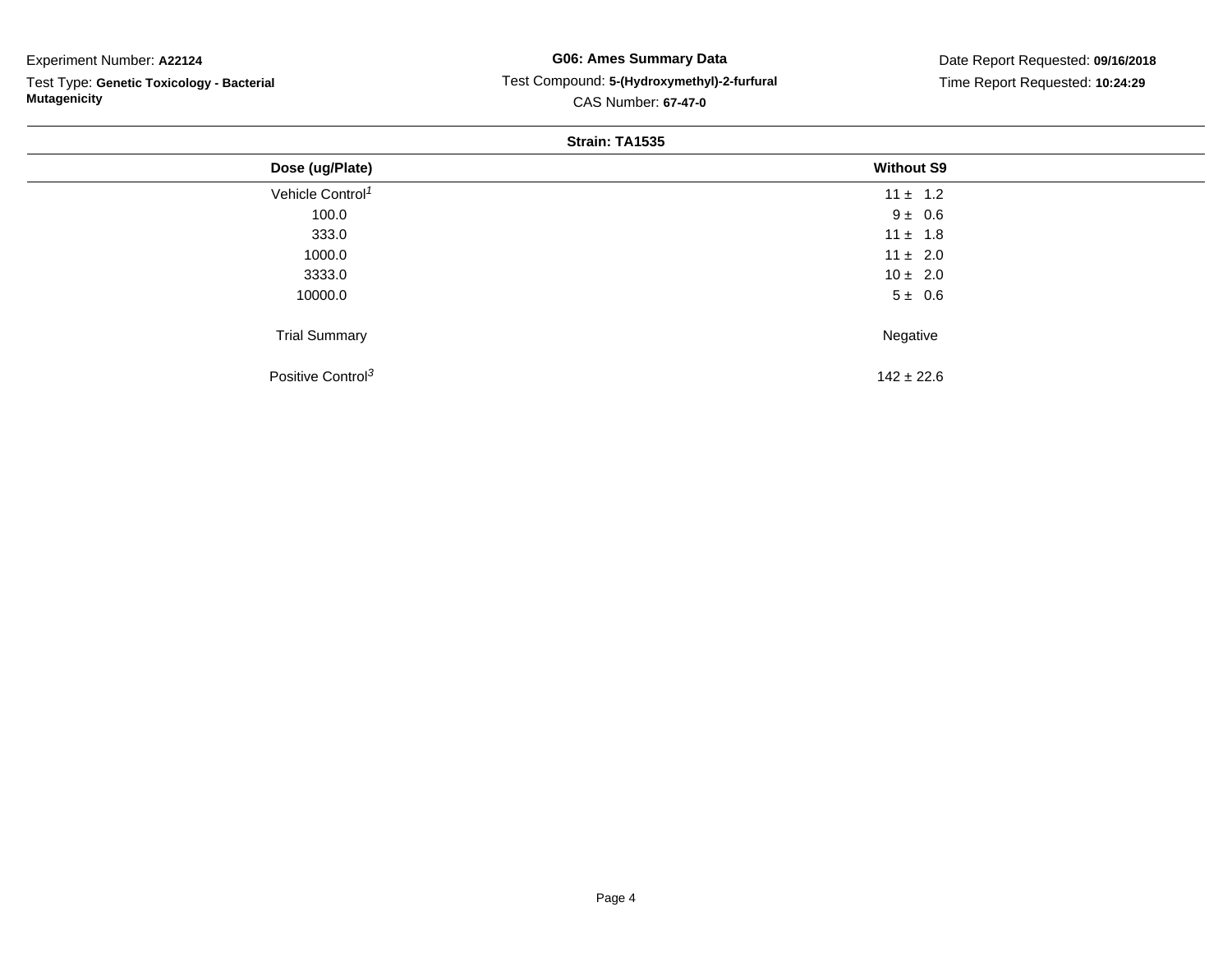| Experiment Number: A22124                                        |                   |                   | <b>G06: Ames Summary Data</b>                                             |                        | Date Report Requested: 09/16/2018 |
|------------------------------------------------------------------|-------------------|-------------------|---------------------------------------------------------------------------|------------------------|-----------------------------------|
| Test Type: Genetic Toxicology - Bacterial<br><b>Mutagenicity</b> |                   |                   | Test Compound: 5-(Hydroxymethyl)-2-furfural<br><b>CAS Number: 67-47-0</b> |                        | Time Report Requested: 10:24:29   |
|                                                                  |                   |                   | <b>Strain: TA97</b>                                                       |                        |                                   |
| Dose (ug/Plate)                                                  | <b>Without S9</b> | <b>Without S9</b> | <b>With 10% Rat S9</b>                                                    | <b>With 30% Rat S9</b> | With 10% Hamster S9               |
| Vehicle Control <sup>1</sup>                                     | $112 \pm 8.9$     | $180 \pm 5.8$     | $201 \pm 8.4$                                                             | $199 \pm 10.3$         | $176 \pm 12.4$                    |
| 100.0                                                            | $118 \pm 9.8$     | $221 \pm 6.8$     | $182 \pm 13.0$                                                            | $207 \pm 15.6$         | $215 \pm 12.2$                    |
| 333.0                                                            | $103 \pm 6.9$     | $192 \pm 9.2$     | $209 \pm 12.5$                                                            | $222 \pm 2.3$          | $170 \pm 5.2$                     |
| 1000.0                                                           | $101 \pm 2.6$     | $207 \pm 3.8$     | $169 \pm 5.4$                                                             | $195 \pm 10.4$         | $195 \pm 10.1$                    |
| 3333.0                                                           | $99 \pm 7.8$      | $128 \pm 8.1$     | $179 \pm 14.5$                                                            | $178 \pm 8.7$          | $128 \pm 8.7$                     |
| 10000.0                                                          | $97 \pm 5.9$      | $123 \pm 0.9$     | $109 \pm 5.0$                                                             | $136 \pm 7.2$          | $138 \pm 14.2$                    |
| <b>Trial Summary</b>                                             | Negative          | Negative          | Negative                                                                  | Negative               | Negative                          |
| Positive Control <sup>4</sup>                                    |                   |                   |                                                                           |                        | $435 \pm 9.4$                     |
| Positive Control <sup>6</sup>                                    |                   |                   | $677 \pm 10.8$                                                            | $415 \pm 18.4$         |                                   |

 $498 \pm 36.7$ 

Positive Control<sup>7</sup>

 $345 \pm 9.9$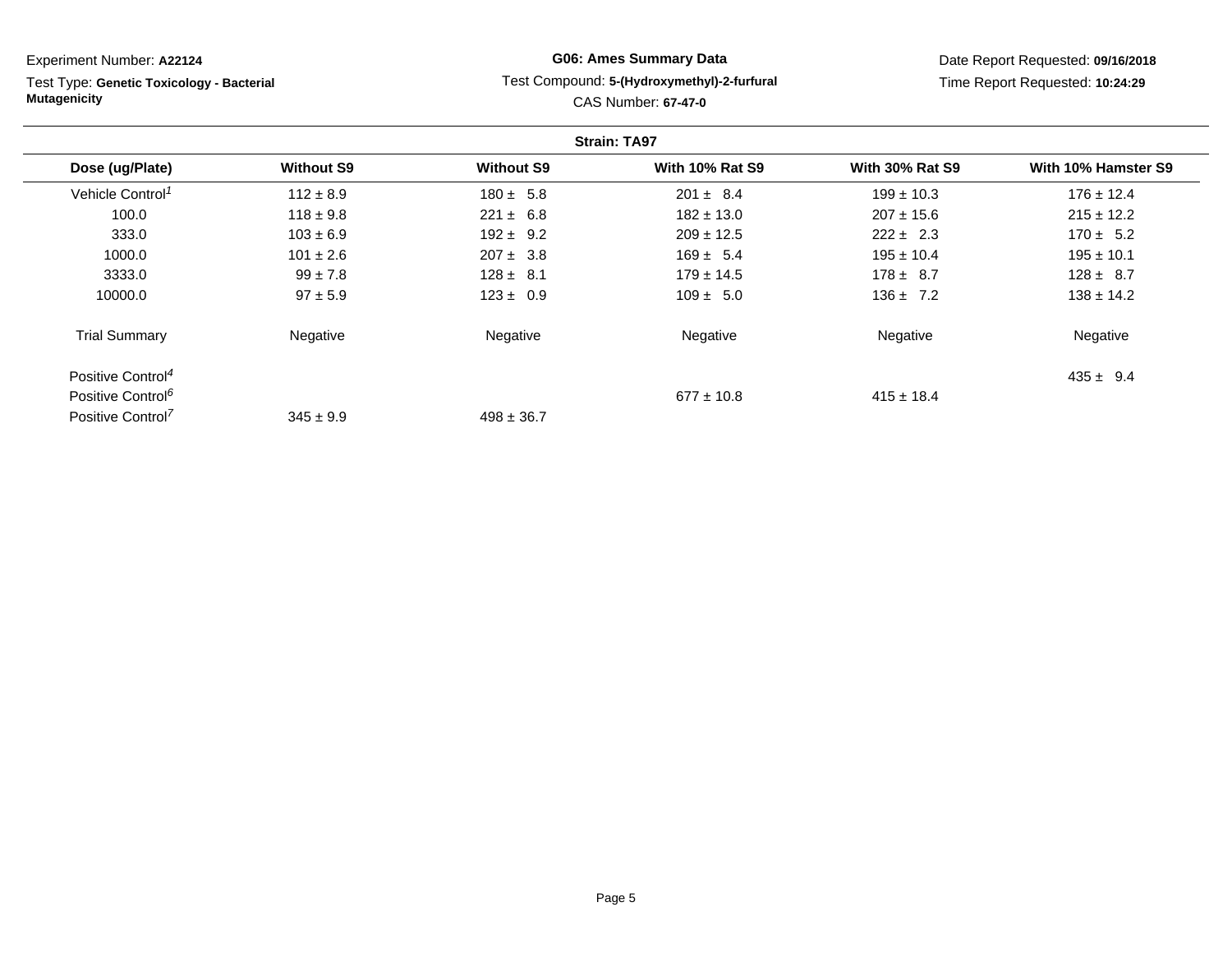Test Type: **Genetic Toxicology - Bacterial Mutagenicity**

## **G06: Ames Summary Data** Test Compound: **5-(Hydroxymethyl)-2-furfural**CAS Number: **67-47-0**

#### **Strain: TA97**

| Dose (ug/Plate)               | With 30% Hamster S9 |
|-------------------------------|---------------------|
| Vehicle Control <sup>1</sup>  | $204 \pm 17.3$      |
| 100.0                         | $170 \pm 13.8$      |
| 333.0                         | $159 \pm 9.6$       |
| 1000.0                        | $159 \pm 9.7$       |
| 3333.0                        | $147 \pm 7.5$       |
| 10000.0                       | $98 \pm 9.3$        |
| <b>Trial Summary</b>          | Negative            |
| Positive Control <sup>4</sup> |                     |
| Positive Control <sup>6</sup> | $546 \pm 46.0$      |
| Positive Control <sup>7</sup> |                     |
|                               |                     |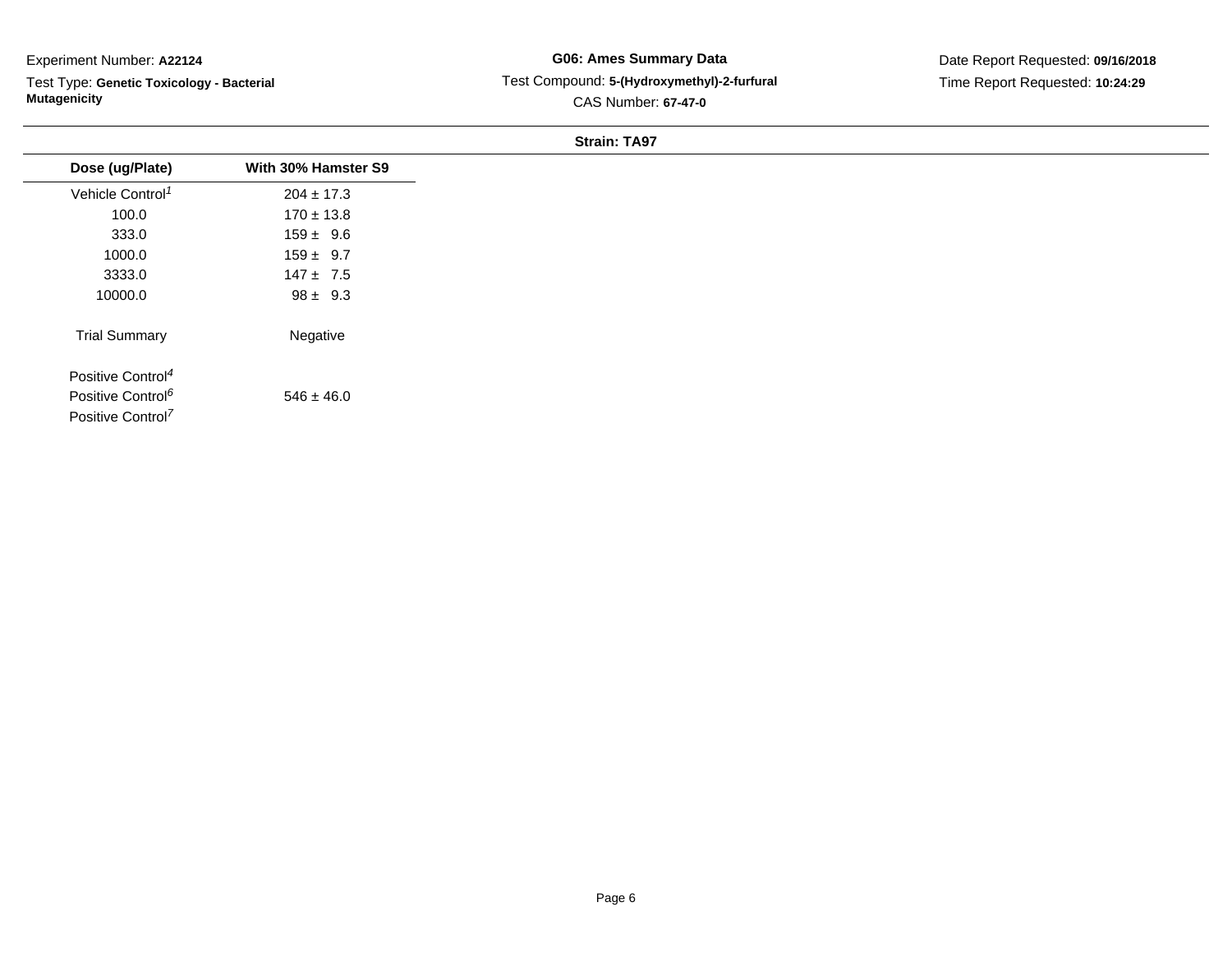**Strain: TA98Dose (ug/Plate) Without S9 Without S9 With 10% Rat S9 With 30% Rat S9 With 10% Hamster S9** Vehicle Control<sup>1</sup>  $15 \pm 1.9$ 9 19  $\pm$  0.9 12  $\pm$  0.9 25  $\pm$  4.0 15  $\pm$  2.6 100.00  $16 \pm 2.7$   $19 \pm 2.5$   $17 \pm 2.2$   $23 \pm 1.9$   $20 \pm 4.1$ 333.00  $19 \pm 2.8$  27  $\pm 2.3$  16  $\pm 3.2$  27  $\pm 1.5$  17  $\pm 0.6$ 1000.00 19  $\pm$  1.7 15  $\pm$  1.9 15  $\pm$  3.2 18  $\pm$  0.7 18  $\pm$  2.6 3333.00 14  $\pm$  2.6 18  $\pm$  2.5 15  $\pm$  1.5 19  $\pm$  2.3 17  $\pm$  3.2 10000.00  $7 \pm 2.0$   $15 \pm 2.6$   $17 \pm 0.9$   $17 \pm 1.5$   $15 \pm 0.3$ Trial Summary Negativee **Negative Regative** Negative Negative Negative Regative Negative Experiment Number: **A22124**Test Type: **Genetic Toxicology - BacterialMutagenicityG06: Ames Summary Data** Test Compound: **5-(Hydroxymethyl)-2-furfural**CAS Number: **67-47-0**Date Report Requested: **09/16/2018**Time Report Requested: **10:24:29**

Positive Control<sup>2</sup>  $222 \pm 17.7$  $403 \pm 37.7$ Positive Control<sup>8</sup>  $353 \pm 10.2$  $251 \pm 7.4$ Positive Control<sup>5</sup>  $\frac{1}{38}$   $\frac{1}{38.1}$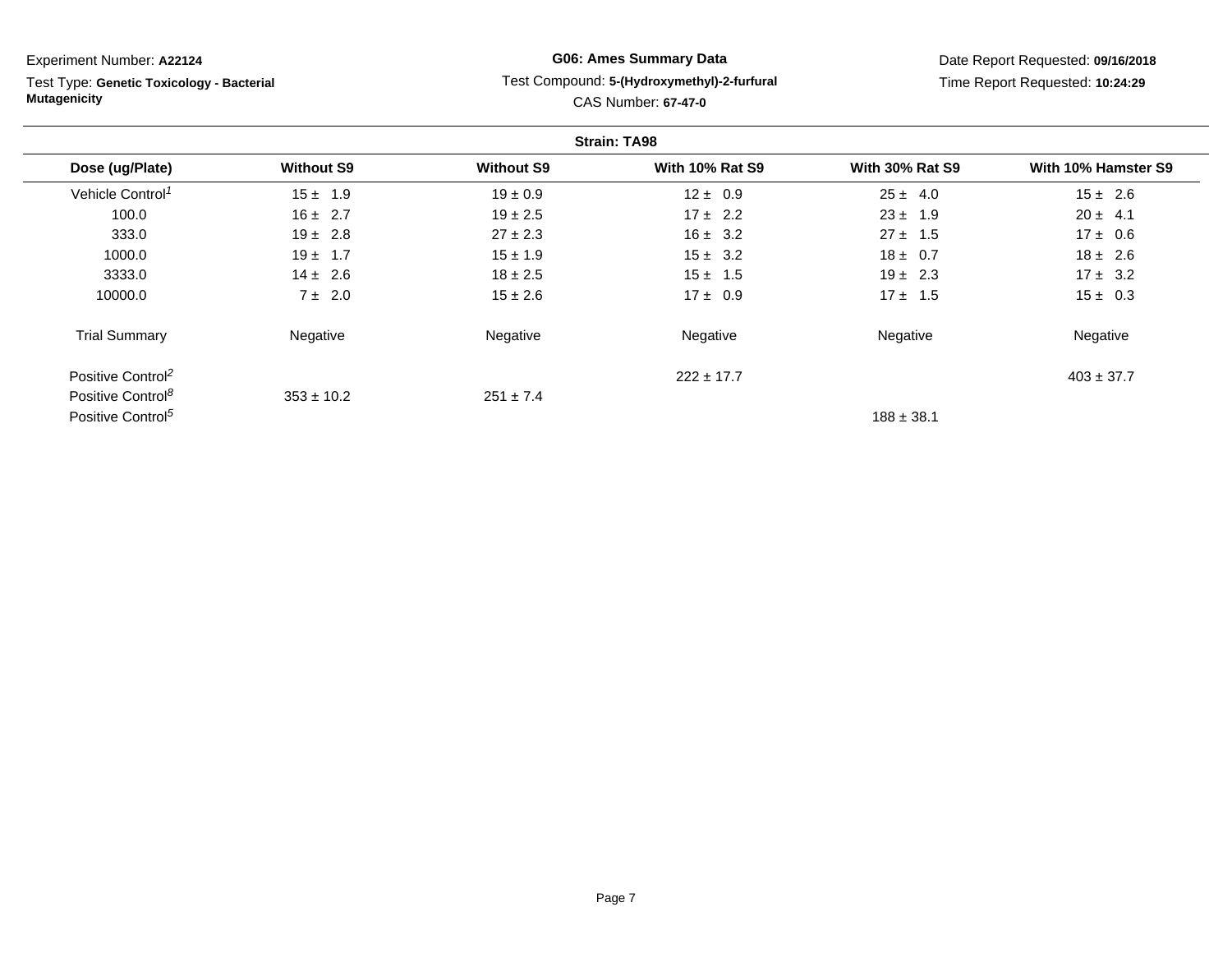Test Type: **Genetic Toxicology - Bacterial Mutagenicity**

## **G06: Ames Summary Data** Test Compound: **5-(Hydroxymethyl)-2-furfural**CAS Number: **67-47-0**

#### **Strain: TA98**

| Dose (ug/Plate)               | With 30% Hamster S9 |
|-------------------------------|---------------------|
| Vehicle Control <sup>1</sup>  | $25 \pm 0.6$        |
| 100.0                         | $24 \pm 3.8$        |
| 333.0                         | $20 \pm 3.2$        |
| 1000.0                        | $23 \pm 1.2$        |
| 3333.0                        | $21 \pm 1.2$        |
| 10000.0                       | $20 \pm 0.7$        |
| <b>Trial Summary</b>          | Negative            |
| Positive Control <sup>2</sup> |                     |
| Positive Control <sup>8</sup> |                     |
| Positive Control <sup>5</sup> | $457 \pm 15.3$      |
|                               |                     |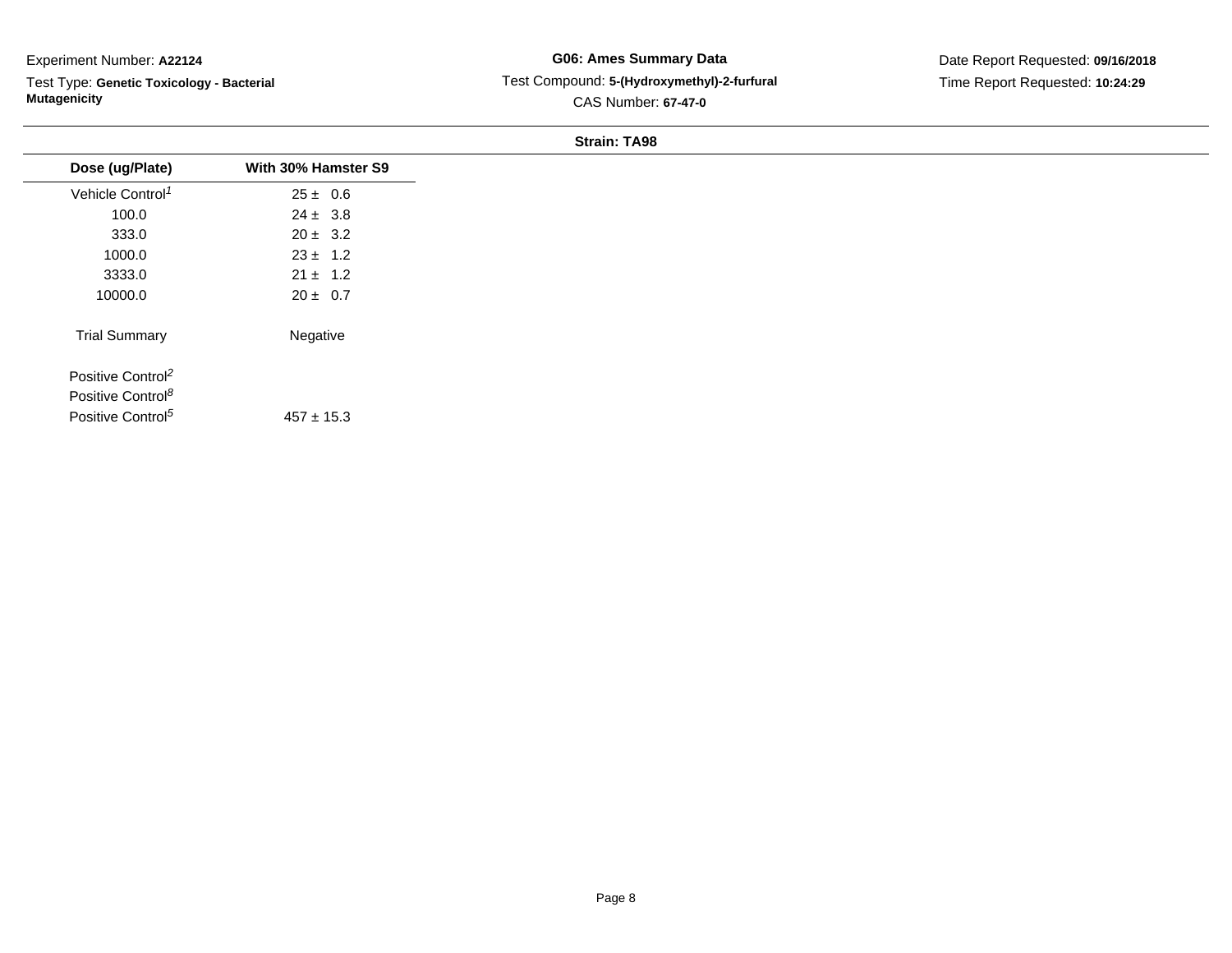Test Type: **Genetic Toxicology - Bacterial Mutagenicity**

# **G06: Ames Summary Data**Test Compound: **5-(Hydroxymethyl)-2-furfural**

CAS Number: **67-47-0**

Date Report Requested: **09/16/2018**Time Report Requested: **10:24:29**

|                                |                   |                   | Strain: TA102          |                        |                     |
|--------------------------------|-------------------|-------------------|------------------------|------------------------|---------------------|
| Dose (ug/Plate)                | <b>Without S9</b> | <b>Without S9</b> | <b>With 10% Rat S9</b> | <b>With 30% Rat S9</b> | With 10% Hamster S9 |
| Vehicle Control <sup>1</sup>   | $372 \pm 26.3$    | $218 \pm 1.5$     | $398 \pm 25.2$         | $392 \pm 10.7$         | $307 \pm 17.7$      |
| 100.0                          | $386 \pm 16.7$    | $215 \pm 6.9$     | $290 \pm 18.9$         | $400 \pm 22.6$         | $294 \pm 12.2$      |
| 333.0                          | $391 \pm 9.8$     | $223 \pm 7.4$     | $365 \pm 14.7$         | $394 \pm 13.6$         | $279 \pm 17.7$      |
| 1000.0                         | $395 \pm 19.1$    | $207 \pm 5.7$     | $351 \pm 23.7$         | $362 \pm 34.9$         | $301 \pm 14.4$      |
| 3333.0                         | $365 \pm 2.2$     | $218 \pm 16.6$    | $361 \pm 2.2$          | $373 \pm 30.9$         | $237 \pm 24.3$      |
| 5000.0                         |                   |                   |                        |                        |                     |
| 10000.0                        | $415 \pm 2.9$     | $191 \pm 8.4$     | $361 \pm 9.8$          | $340 \pm 7.5$          | $172 \pm 15.6$      |
| <b>Trial Summary</b>           | Negative          | Negative          | Negative               | Negative               | Negative            |
| Positive Control <sup>9</sup>  |                   |                   |                        | $1266 \pm 50.5$        | $2358 \pm 20.6$     |
| Positive Control <sup>10</sup> |                   |                   | $2416 \pm 78.9$        |                        |                     |
| Positive Control <sup>11</sup> | $1030 \pm 10.7$   | $822 \pm 48.8$    |                        |                        |                     |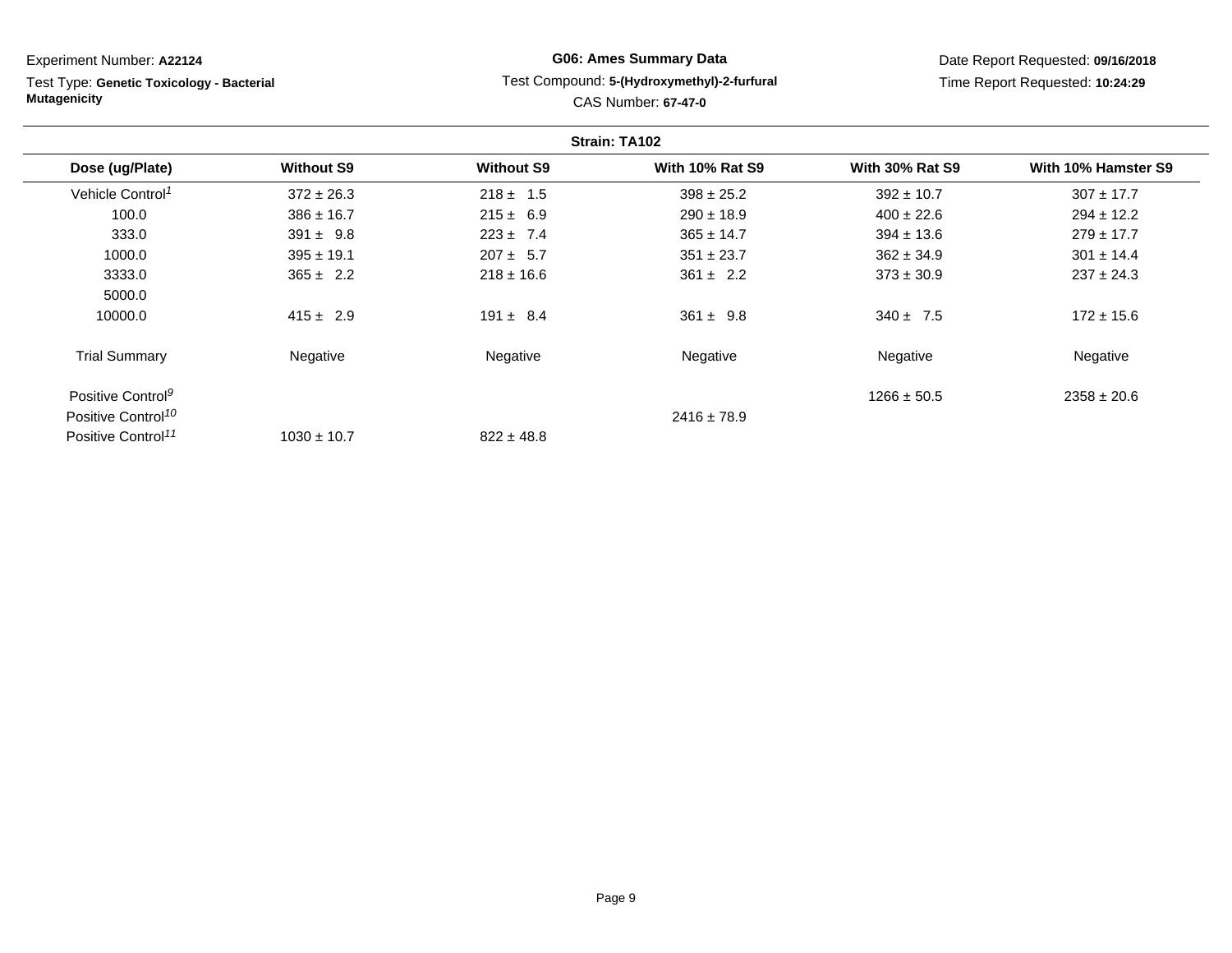Test Type: **Genetic Toxicology - Bacterial Mutagenicity**

# **G06: Ames Summary Data** Test Compound: **5-(Hydroxymethyl)-2-furfural**CAS Number: **67-47-0**

|                                |                     | Strain: TA102       |
|--------------------------------|---------------------|---------------------|
| Dose (ug/Plate)                | With 30% Hamster S9 | With 30% Hamster S9 |
| Vehicle Control <sup>1</sup>   | $394 \pm 27.7$      | $302 \pm 25.7$      |
| 100.0                          | $412 \pm 53.2$      |                     |
| 333.0                          | $455 \pm 10.5$      | $316 \pm 6.3$       |
| 1000.0                         | $471 \pm 7.3$       | $300 \pm 20.8$      |
| 3333.0                         | $483 \pm 18.6$      | $299 \pm 9.2$       |
| 5000.0                         |                     | $261 \pm 26.0$      |
| 10000.0                        | $391 \pm 14.1$      | $237 \pm 20.0$      |
| <b>Trial Summary</b>           | Equivocal           | Negative            |
| Positive Control <sup>9</sup>  | $1747 \pm 28.2$     | $1491 \pm 60.1$     |
| Positive Control <sup>10</sup> |                     |                     |
| Positive Control <sup>11</sup> |                     |                     |